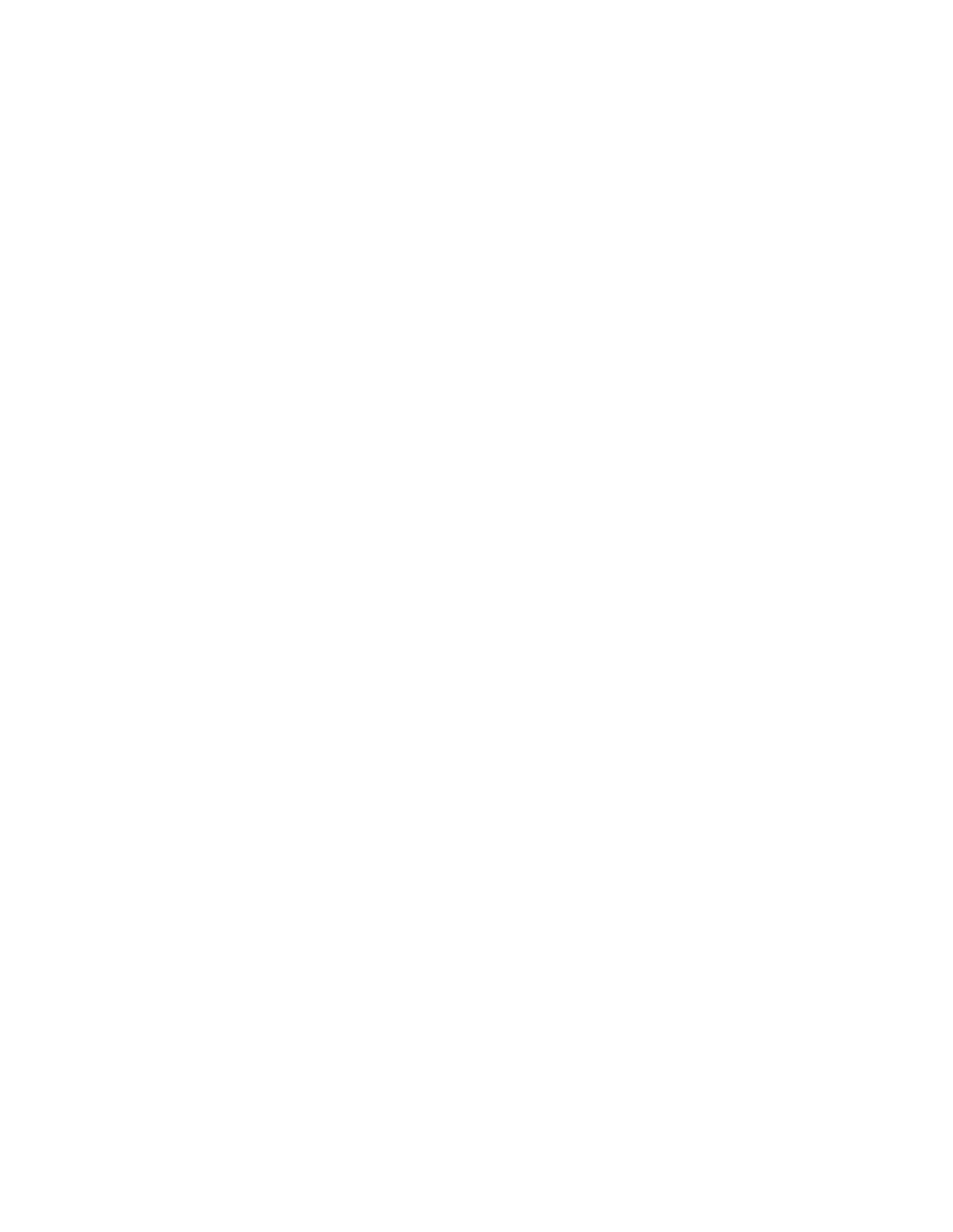#### **EUROPEAN UNIVERSITY INSTITUTE MAX WEBER PROGRAMME**

*Macroeconomic Policy, Evolution, and Self-Confirming Equilibrium.* 

THOMAS J. SARGENT

Lecture Delivered April 16th 2008

MAX WEBER LECTURE No. 2008/08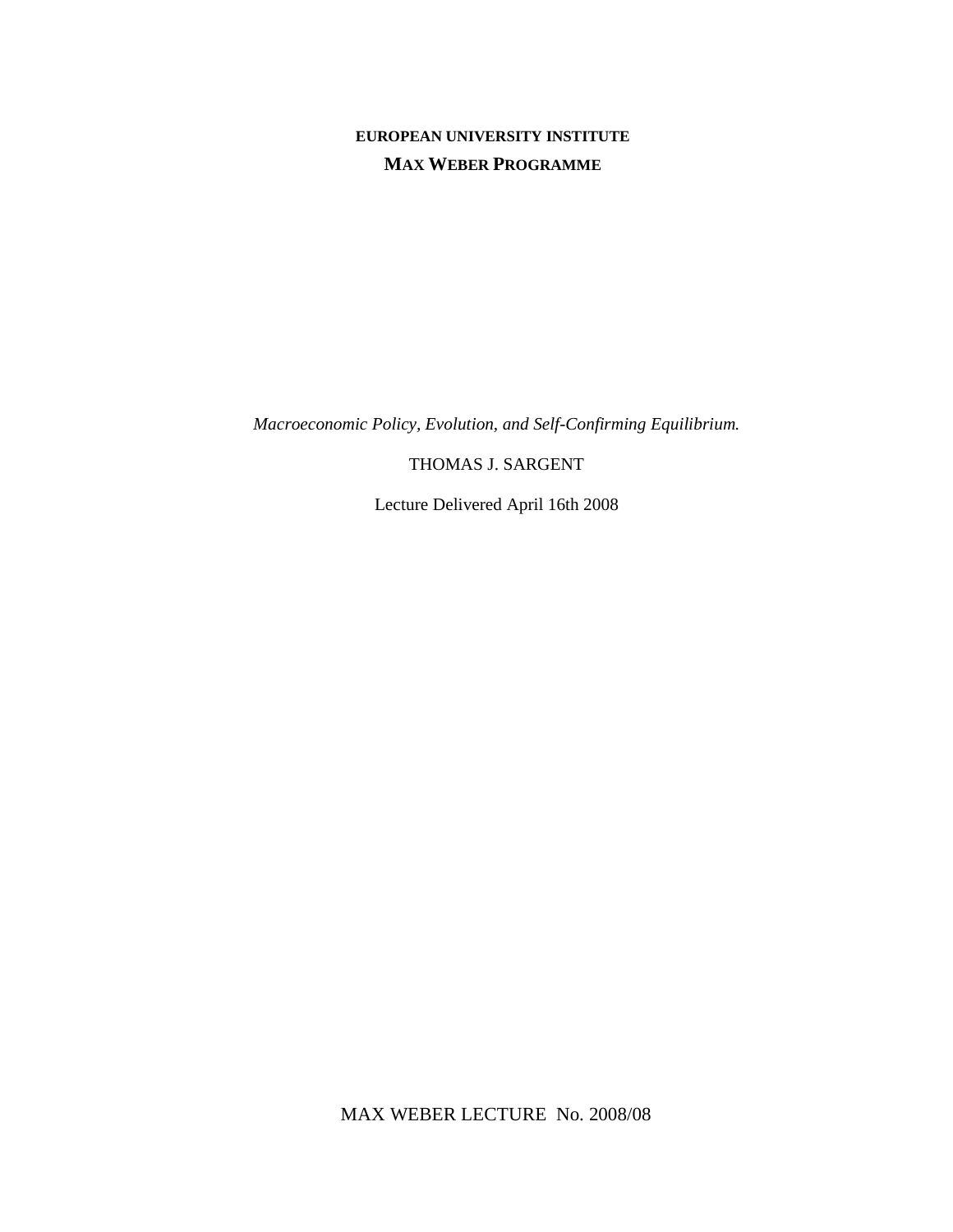This text may be downloaded for personal research purposes only. Any additional reproduction for other purposes, whether in hard copy or electronically, requires the consent of the author(s), editor(s). If cited or quoted, reference should be made to the full name of the author(s), editor(s), the title, the working paper or other series, the year, and the publisher.

The author(s)/editor(s) should inform the Max Weber Programme of the EUI if the paper is to be published elsewhere, and should also assume responsibility for any consequent obligation(s).

ISSN 1830-7736

© 2008 Thomas J. Sargent

Printed in Italy European University Institute Badia Fiesolana I – 50014 San Domenico di Fiesole (FI) Italy

> http://www.eui.eu/ http://cadmus.eui.eu/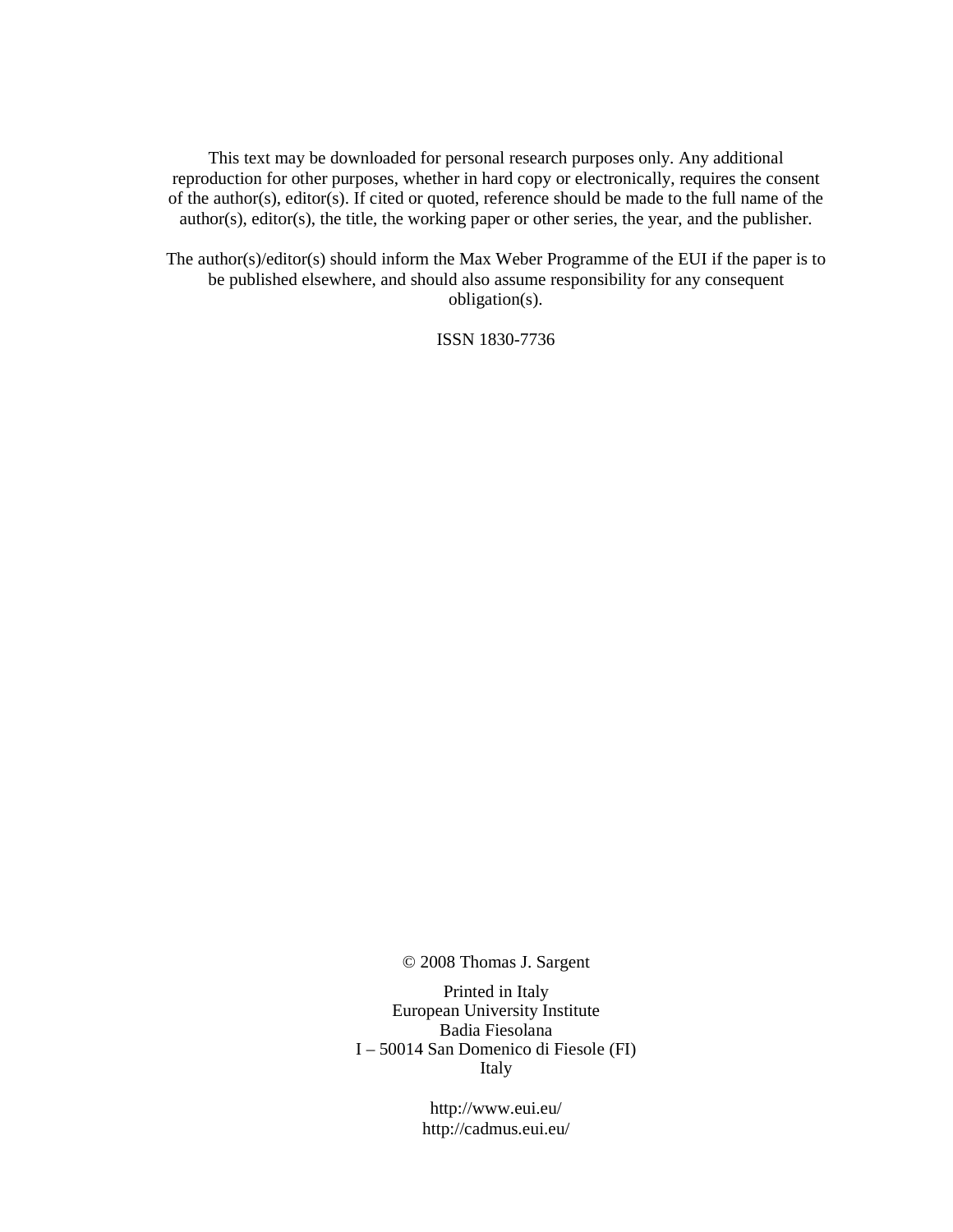#### **Abstract**

This paper uses policy disputes about centuries of experience with commodity money systems and US monetary policy in the 1970s and 1980s to illustrate macroeconomists' enduring struggles with Hume's induction problem and their connection to selfconfirming equilibria.

#### **Keywords**

Induction, misspecification, self-confirming equilibrium, adaptation, inflation, Pareto problem.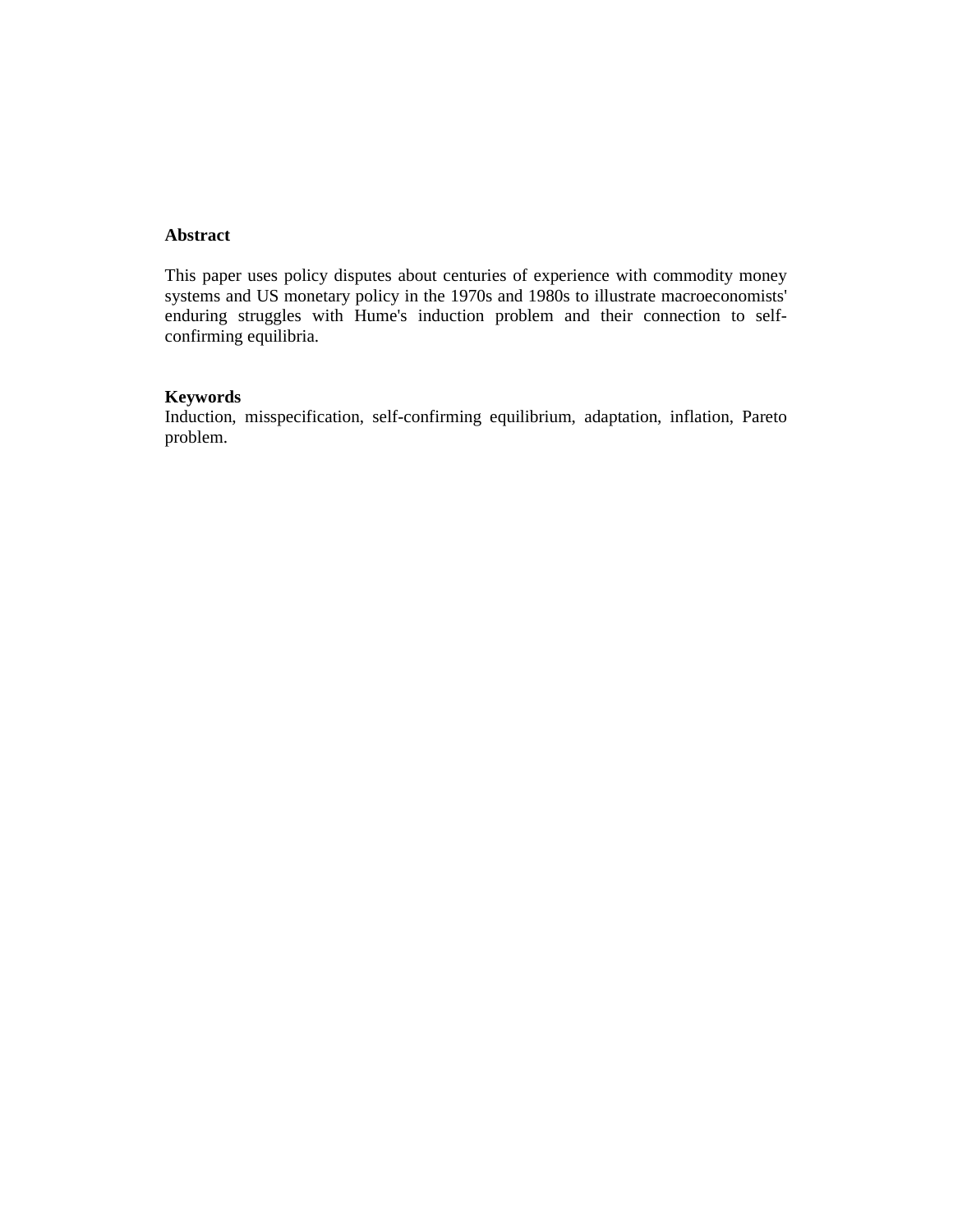# Macroeconomic policy, evolution, and self-confirming equilibrium<sup>∗</sup>

Thomas J. Sargent†

June 6, 2008

### 1 Evolution and intelligent design (in macroeconomics)

In the United States, where religion and politics are intertwined, maybe *because* the separation of church and state is taken so seriously, there has been loud public discussion about whether local school boards should require science teachers to teach a theory of 'intelligent design' alongside Darwin's theory of evolution. Less noticed but scientifically more respectable, a theory of intelligent design of public policies has competed for attention with theories of adaptation within macroeconomics. This lecture discusses some of the issues, gathering inspiration from David Hume's thoughts about intelligent design of a polity and about the problem of induction and David Ricardo's thoughts about ways to improve a monetary system.

## 2 Intelligent design

What I call the intelligent design approach realizes much of the promise of rational expectations macroeconomics. By solving a Pareto

<sup>∗</sup>This text for the Max Weber given at the European University Institute on April 16, 2008 relies on ideas presented in Sargent (2008). I thank the National Science Foundation for research support and also the Bank of England, where I was a Houblon-Norman fellow while writing this paper.

<sup>†</sup>New York University and Hoover Institution.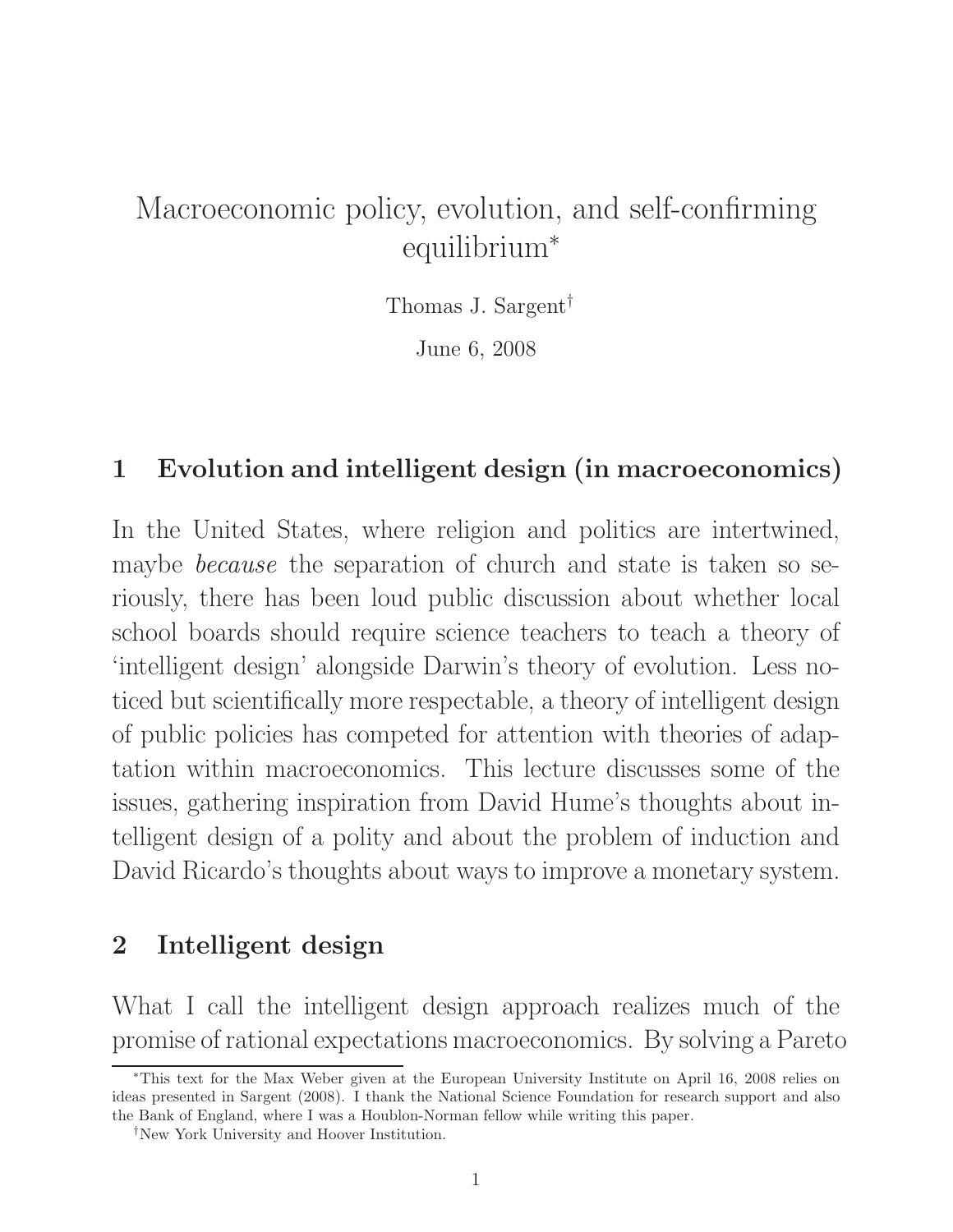problem in which a planner and all agents optimize in the presence of information and incentive constraints and a common probability model, it is a coherent response to the Lucas (1976) indictment of prerational expectations macroeconomic policy design procedures. Lucas pointed out that those procedures imputed different beliefs to the government and the private citizens exchanging goods and services in markets. In particular, those procedures attributed systematically superior beliefs to the government in the sense that the government's forecasts are statistically better than private citizens'. That assumption underlay a feature that Lucas especially deplored, namely, that the policy-making procedures took private agents' decision rules as invariant with respect to hypothetical government interventions that altered the laws of motion for government policy instruments that impinge on private agents' constraint sets. Via the cross-equation restrictions implied by attributing common beliefs to a government and its citizens, rational expectations models automatically make private agents' decision rules be functions of a government policy. At its most ambitious, the intelligent design approach in macroeconomics uses the rational expectations common belief assumption both to process historical data and to design a new and better equilibrium. Thus, a complete implementation of intelligent design involves these steps:

- 1. Apply rational expectations econometrics to historical data to estimate parameters that describe private agents' preferences, technology, endowments, and information sets.<sup>1</sup>
- 2. Posit a timing protocol and an objective function for a government, typically a Pareto criterion.

<sup>&</sup>lt;sup>1</sup>There are differences of opinion about how to model the government in the historical data set.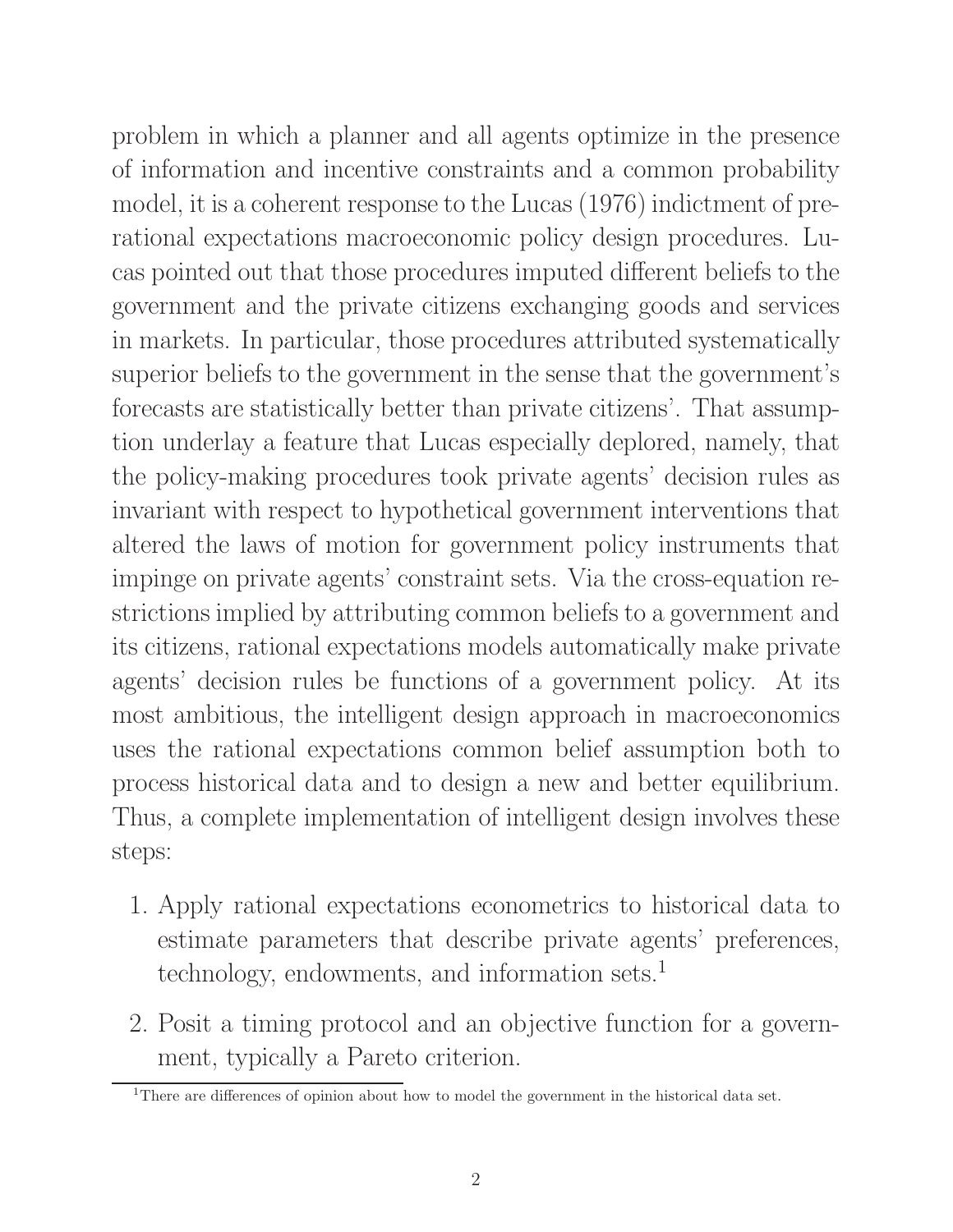- 3. Find a new rational expectations equilibrium that maximizes the government's objective.
- 4. Proclaim as advice the government policy that implements that rational expectations equilibrium.

The intelligent design tradition dates back at least to David Hume:

Political writers have established it as a maxim, that, in contriving any system of government, and fixing the several checks and controuls of the constitution, every man ought to be supposed a knave, and to have no other end, in all his actions, than private interest. By this interest we must govern him, and by means of it, make him, notwithstanding his insatiable avarice and ambition, co-operate to public good. (Hume 1985, p. 43)

The intelligent design approach in macroeconomics supplements Hume's knave assumption with an assumption that everybody in the model shares common beliefs about probability distributions.

But what are the sources of those common beliefs about macroeconomics? This brings me to econometrics and Hume's problem of induction.

# 3 Induction

Induction is about drawing generalizations from limited observations. Macroeconometrics is induction – using time series data to calibrate macroeconomic models to construct quantitative statements about historically unprecedented government policies. Hume warned us that induction has less secure logical foundations than does deduction.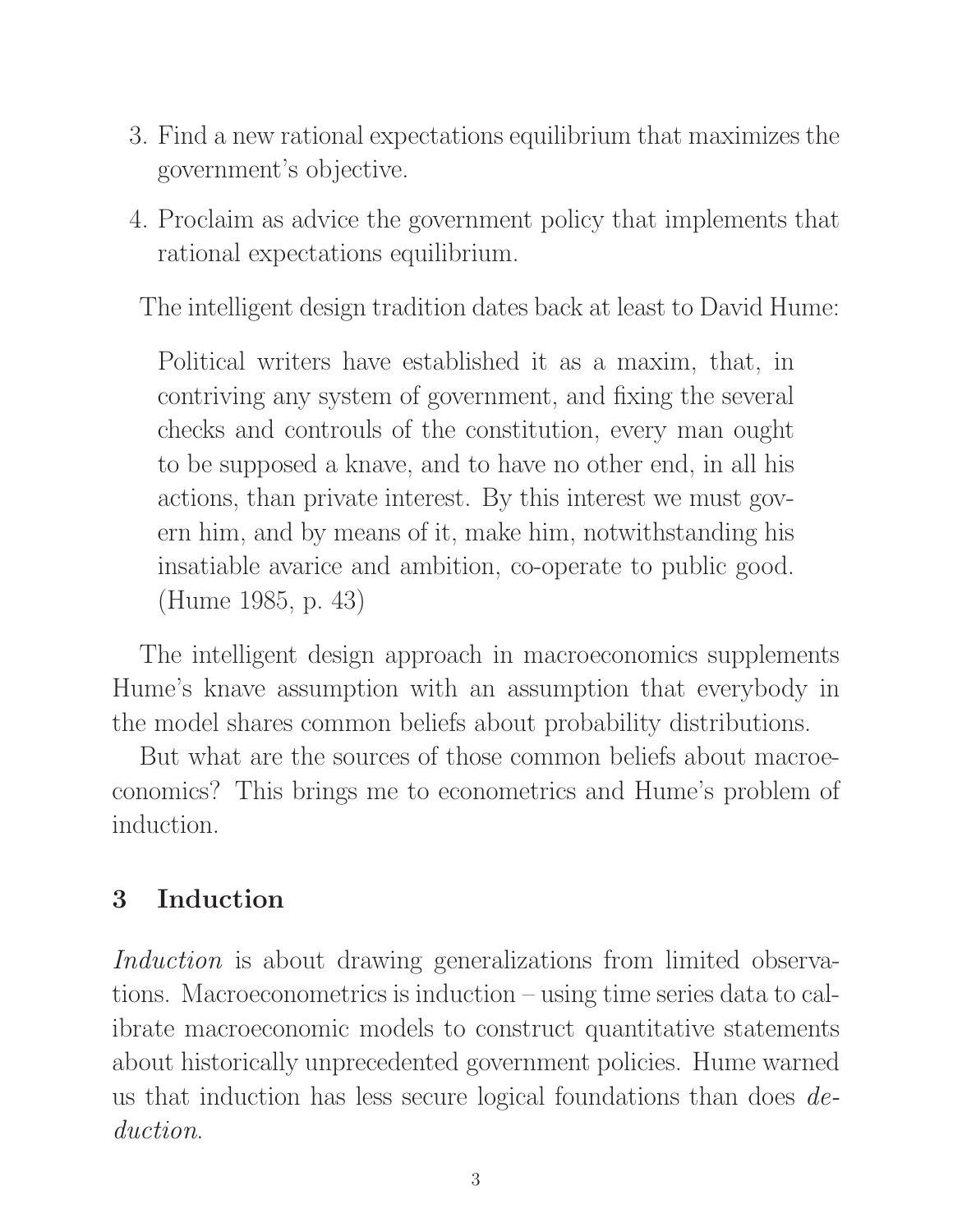It may, therefore, be a subject worthy of curiosity, to enquire what is the nature of that evidence which assures us of any real existence and matter of fact, beyond the present testimony of our senses, or the records of our memory. This part of philosophy, it is observable, has been little cultivated, either by the ancients or moderns; and therefore our doubts and errors, in the prosecution of so important an enquiry, may be the more excusable; while we march through such difficult paths without any guide or direction. They may even prove useful, by exciting curiosity, and destroying that implicit faith and security, which is the bane of all reasoning and free enquiry. Hume (1748, Sec. 4, Part I)

Bayesian statistical analysis does not belie Hume's warning about the shaky logical foundations of induction. But Marimon (1996) pointed out that a Bayesian knows the truth from the start and that Bayesian 'learning' merely means conditioning on more information while using a known joint density. Thus, the Bayesian formalism sidesteps the logical problem of induction by assuming that the problem of constructing a joint density (i.e., a *model*) has been solved.

# 4 Modeling and controlling money and the price level

I will use longstanding issues about monetary policy to illustrate macroeconomic problems of induction and policy design. I will focus my discussion on some ideas of David Ricardo.

The introduction of the precious metals for the purposes of money may with truth be considered as one of the most important steps towards the improvement of commerce, and the arts of civilised life; but it is no less true that, with the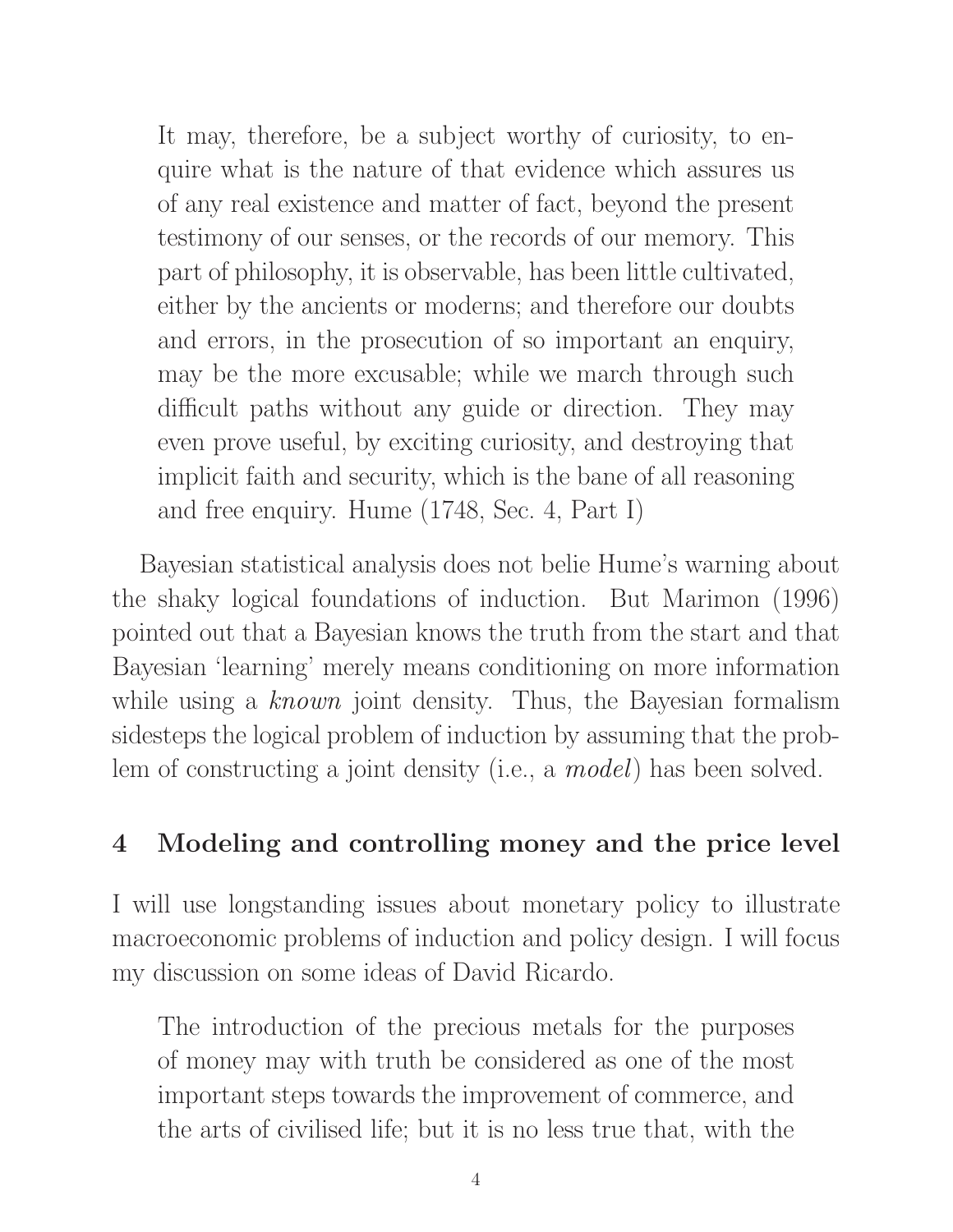advancement of knowledge and science, we discover that it would be another improvement to banish them again from the employment to which, during a less enlightened period, they had been so advantageously applied. David Ricardo, 1816.

I will speak about some ideas and experiences that shaped Ricardo's proposal and others that emerged from the struggles of academic economists and policy makers to implement and refine what they had learned from Ricardo. I focus on two important sources of prevailing ideas in macroeconomics. One is a collection of powerful theoretical results and empirical methods that apply the rational expectations equilibrium concept to estimate models and design optimal macroeconomic policies intelligently. The other is an adaptive evolutionary process involving ideas and events that influenced Ricardo, and that are illustrated in the struggles of the U.S. monetary authorities in the 1970s and 1980s to realize the promise for improvement held out by Ricardo.

The rational expectations equilibrium concept equates all subjective distributions with an objective distribution. It is useful to distinguish the step of equating subjective distributions from the step of equating subjective distributions to the objective distribution that actually governs outcomes. By equating subjective distributions for endogenous variables to an equilibrium distribution implied by a model, the rational expectations hypothesis makes agents' beliefs disappear as extra components of a theory and sets up the powerful theoretical results and intelligent policy design exercises that I will summarize. I will then describe theoretical and practical reasons for equating subjective distributions to an objective one and how that facilitates rational expectations econometrics.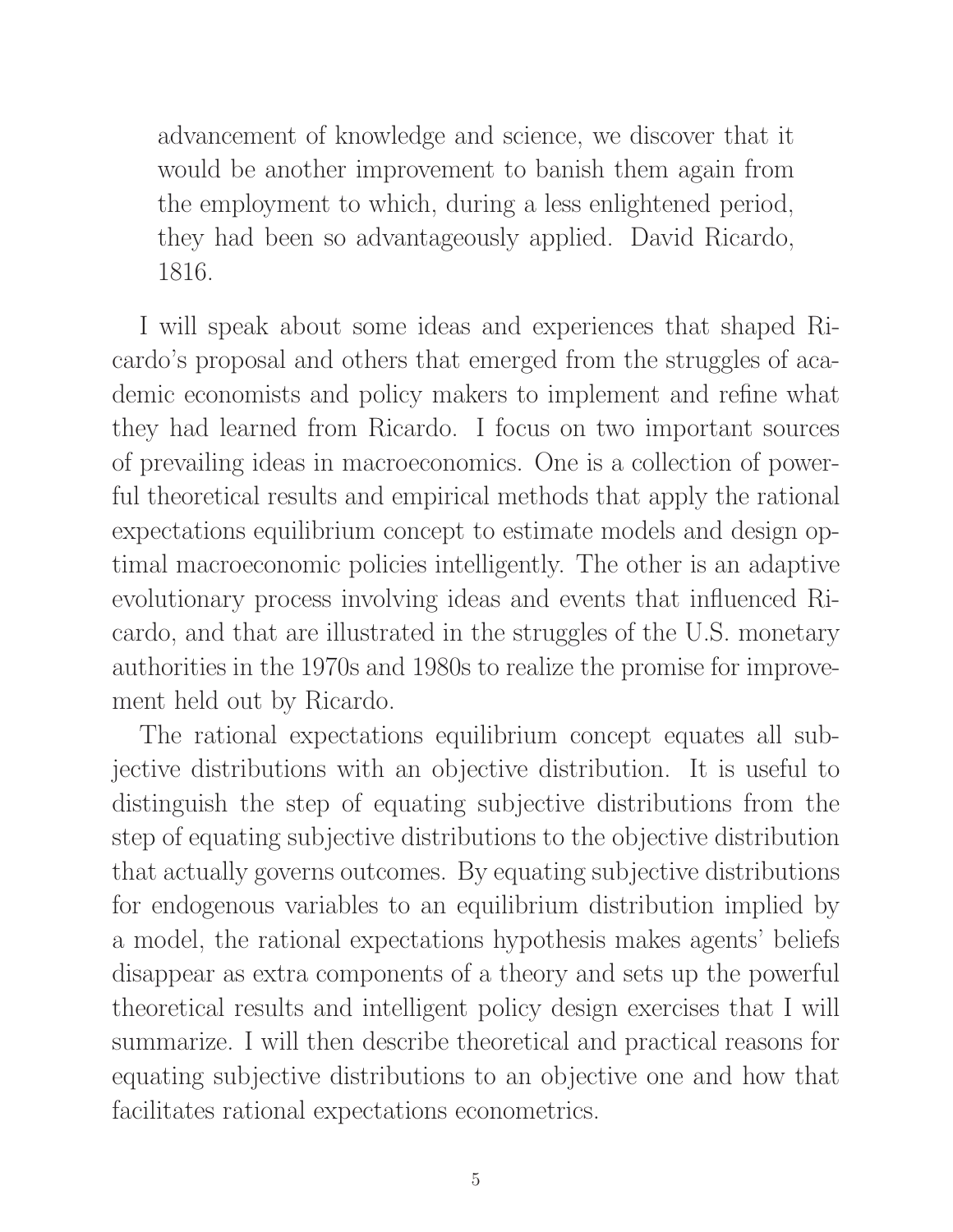The assumption that agents share common beliefs underpins influential doctrines about whether inflation-unemployment dynamics can be exploited by policy makers, the time inconsistency of benevolent government policy, the capacity of reputation to substitute for commitment, the incentives for one type of policy maker to emulate another, and the wisdom of making information public. The common beliefs assumption is especially stressed in modern theories of optimal macroeconomic policy that focus on how a benevolent government optimally shapes expectations. This intelligent design approach to macroeconomic policy perfects an older econometric policy evaluation method that Lucas (1976) criticized because it imputed different beliefs to the government and other agents.

Intelligent design is normative ('what should be') economics, but when it influences policy makers, it becomes positive ('what is') economics. Some researchers in the intelligent design tradition ignore the distinction between positive and normative economics. Thus, Lucas and Stokey (1983) used a normative theory to understand observed time series properties of government debt and taxes. It is also true that some policy advisors have enough faith that evolution produces good outcomes to recommend copying best practices (for example, consider the advice that Keynes gave when he went to India in 1913 and when he helped create the IMF). If only good things survive the tests of time and practice, evolution produces intelligent design.

Theories of out-of-equilibrium learning tell us not always to expect that. A distressing observational equivalence possibility emerges from rational expectations econometrics. It illustrates Hume's induction problem and sets the stage for possible outcomes from an evolutionary system in which adaptive agents are making decisions while they are also learning by updating statistical models each period. A system of such adaptive agents converges to a *self-confirming equi-*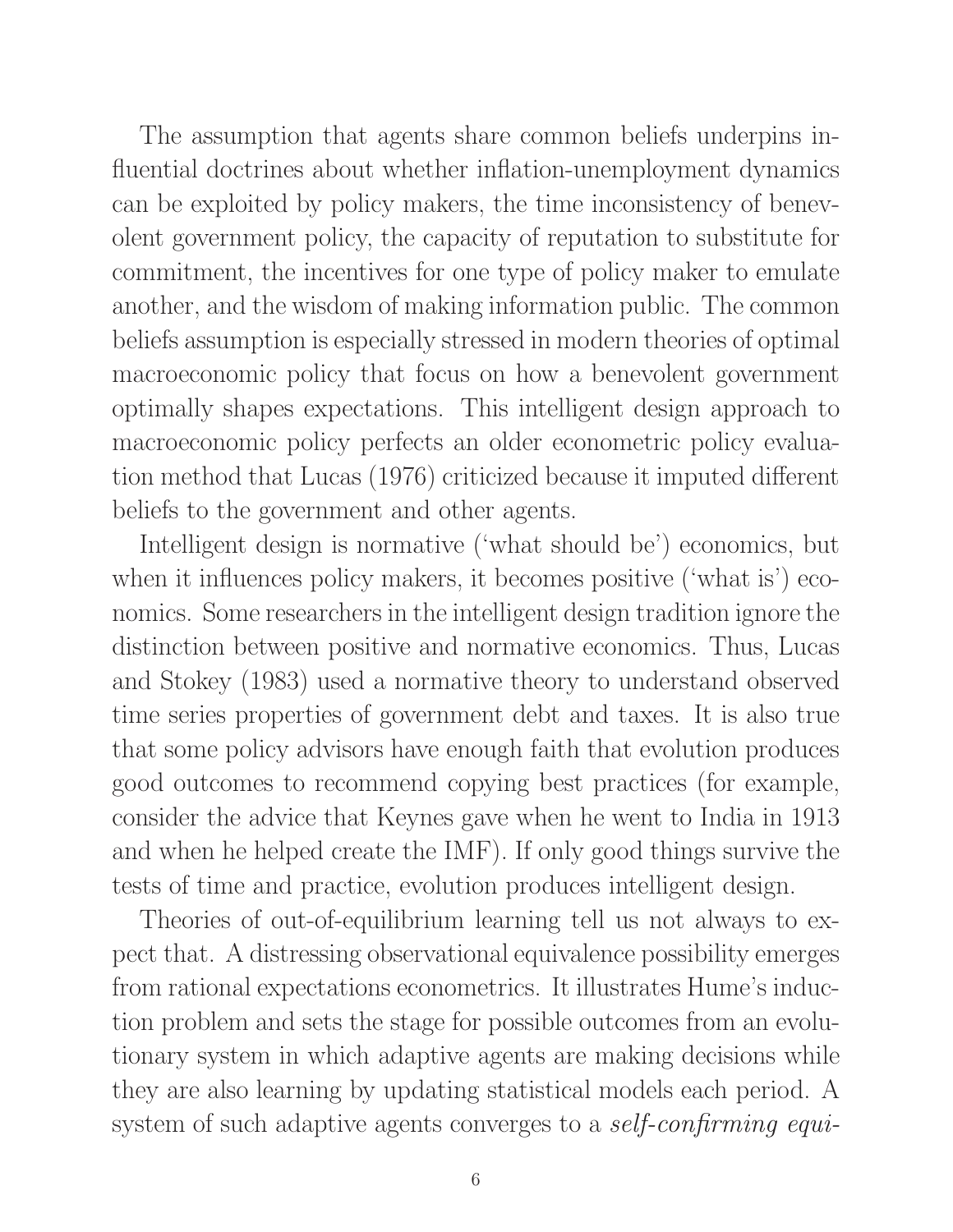librium in which all agents have correct forecasting distributions for events that occur often along an equilibrium path. But they have possibly mistaken views about events and government policy actions that are rarely observed.<sup>2</sup> This matters because intelligent design of rational expectations equilibria hinges on knowing and manipulating expectations about events that will not be observed. Self-confirming equilibria allow incorrect models that match historical data to survive. That implies inferior policies. I mention examples from a millennium of monetary history that culminated in the ideas contained in the quote from Ricardo. To tell stories about the emergence of U.S. inflation in the 1970s and its conquest under Volcker and Greenspan, I use adaptive models in which the government solves intelligent design problems using probability models that are misspecified, either permanently or temporarily. While these stories differ in many interesting details, they all say that choices of the monetary authorities were affected by misunderstandings that do not occur within a rational expectations equilibrium. These "misspecification stories" provide a backhanded defense for inflation targeting. Coming back to Ricardo, I shall describe a long process of theorizing and experimenting that transformed a European commodity money system with *many* nominal anchors into our present system that wants an anchor.

### 5 Rational expectations econometrics

Rational expectations econometrics is about how to estimate the parameter vector  $\rho$  from historical data. Recent developments remind us of the omnipresence of Hume's problem of induction.

<sup>2</sup>Thus, there is room for a 'law of unintended consequences' that was fondly cited by Friedman (1991) and that indicates a failure to solve Hume's problem of induction.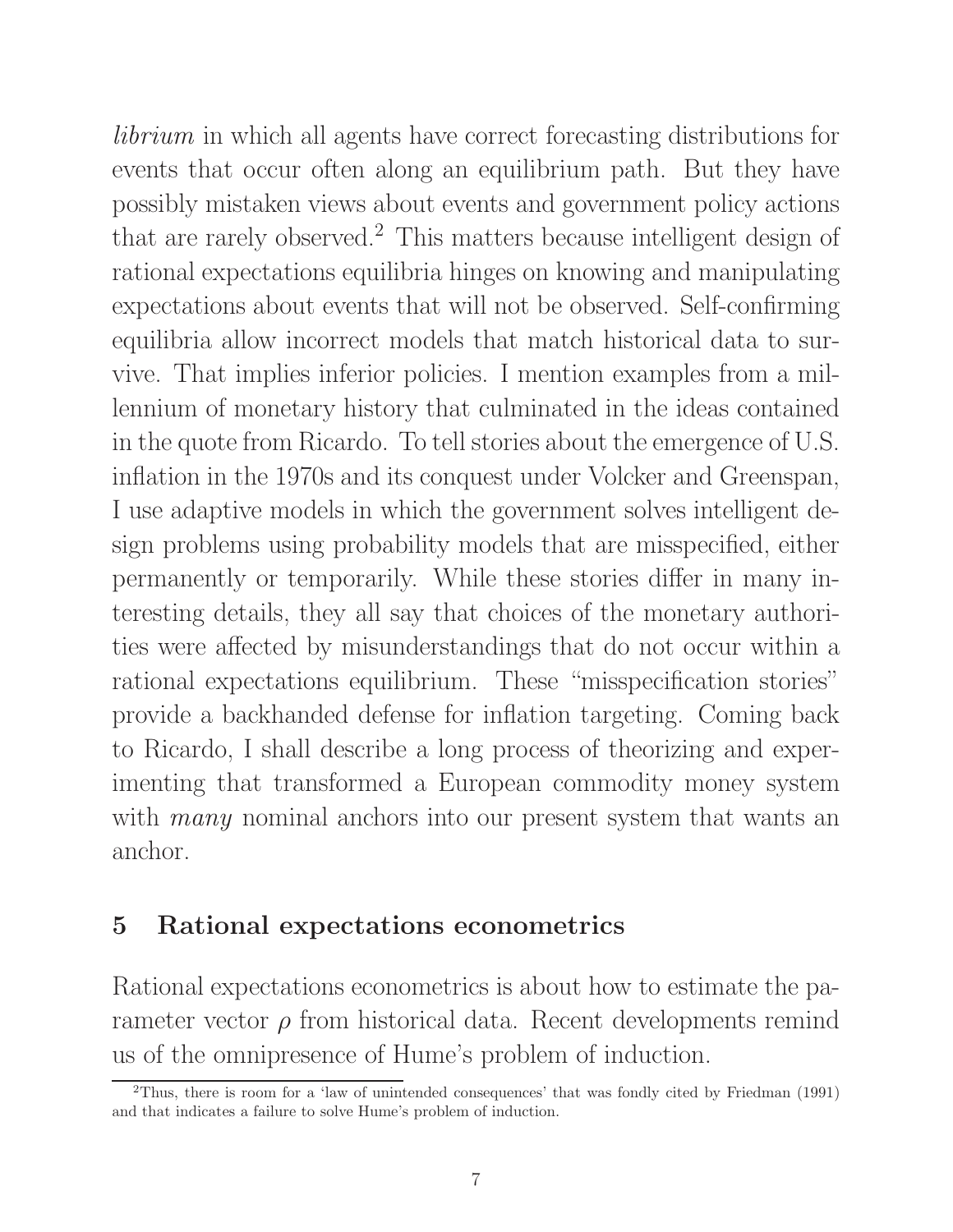### 5.1 Using a misspecified model to estimate a better one

Lucas (1976) convinced us that non-structural models are bad vehicles for policy analysis. But the first-order conditions for estimating a good fitting non-structural model can help to make good inferences about parameters of a structural economic model.

### 5.2 A troublesome possibility

This ideal case raises the following question: what happens when macroeconomic policy makers incorrectly use what from nature's point of view is actually an auxiliary model? Data give the government no indication that it should abandon its model. Nevertheless, the government can make major policy design mistakes because its misunderstands the consequences of policies that it has not chosen.<sup>3</sup> The possibility that the government uses what, unbeknownst to it, is an auxiliary model, not a structural one, sets the stage for self-confirming equilibria.

# 6 Adaptive learning models and their limiting outcomes

This section describes transient and limiting outcomes in models in which agents make decisions by using statistical models that at least temporarily are misspecified. I summarize findings from a literature that studies systems of agents who use forward-looking decision algorithms based on temporary models that they update using recursive least squares algorithms (see Marcet and Sargent (1989), Evans and Honkapohja (1999, 2001), Woodford (1990), and Fudenberg and Levine (1998)). These adaptive systems can have limiting outcomes

 $3$ See Lucas (1976), Sargent (1999, ch. 7), and Fudenberg and Levine (2007).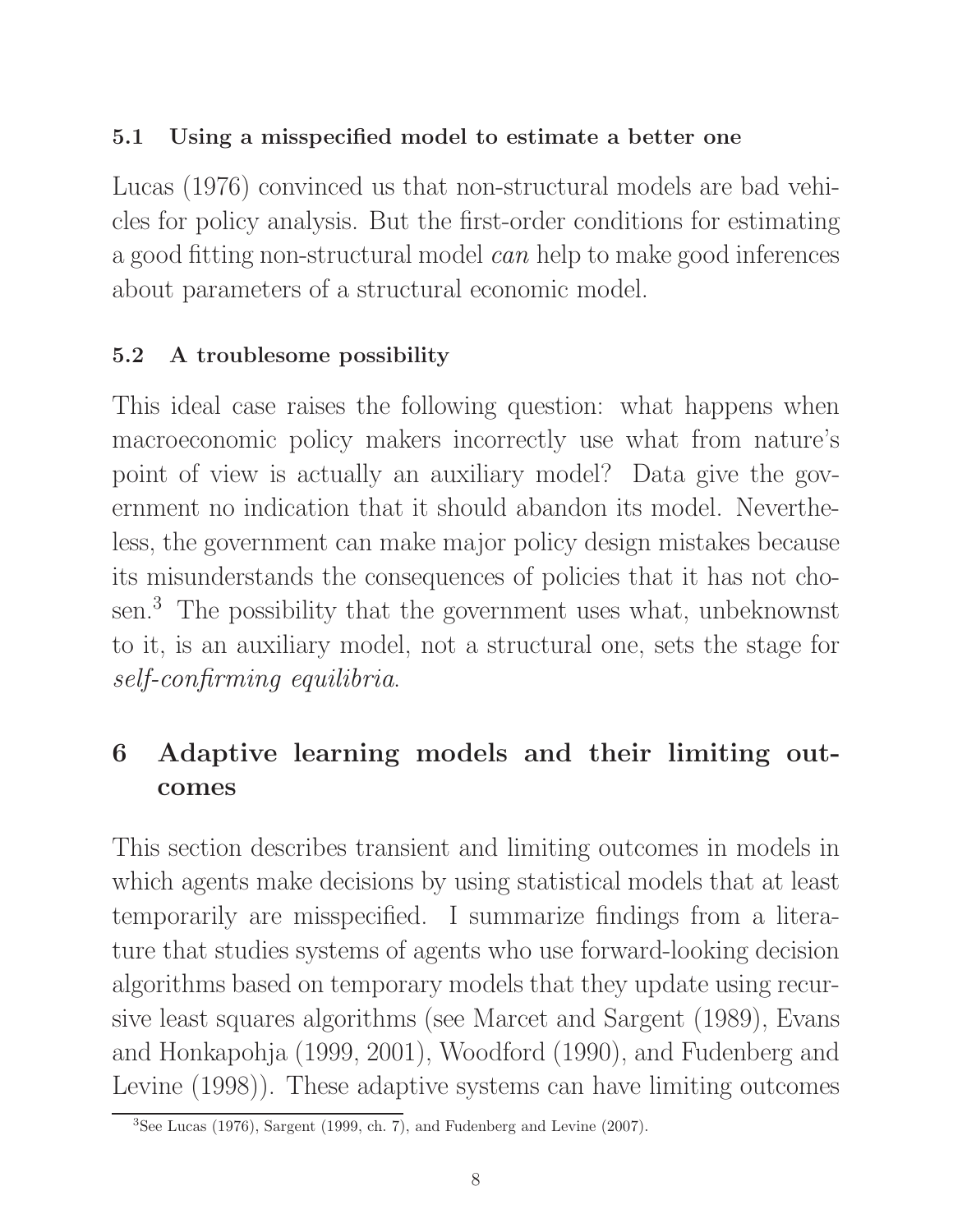in which objective and subjective distributions are identical over frequently observed events, but not over rarely observed events. That causes problems for intelligent macroeconomic policy design. I shall use such adaptive systems to tell some stories about the conduct of monetary policy under the guidance of misspecified models. I begin by defining population objects that suppose that agents have finished learning.

#### 6.1 Self-confirming equilibrium

.

A true data generating process and an approximating model, respectively, are

$$
f(y^{\infty}, v^{\infty}|\rho)
$$
 and  $f(y^{\infty}, v^{\infty}|\theta)$ . (1)

A decision maker has preferences ordered by

$$
\int U(y^{\infty}, v^{\infty}) f(y^{\infty}, v^{\infty} | \theta) d(y^{\infty}, v^{\infty})
$$
 (2)

and chooses a history-dependent plan

$$
v_t = h_t(x^t | \theta), \quad t \ge 0 \tag{3}
$$

that maximizes (2). This gives rise to the sequence of decisions  $v(h|\theta)^\infty$ . The difference between this choice problem and the canonical intelligent design problem in macroeconomics is the presence of the approximating model  $f(y^{\infty}, v^{\infty}|\theta)$  rather than the true model in (2). I call maximizing (2) a "Phelps problem" in honor of a policy design problem of Phelps (1967).

Definition 6.1. A self-confirming equilibrium (SCE) is a parameter vector  $\theta_o$  for the approximating model that satisfies the data-matching conditions

$$
f(y^{\infty}, v(h|\theta_o)^{\infty}|\theta_o) = f(y^{\infty}, v(h|\theta_o)^{\infty}|\rho).
$$
 (4)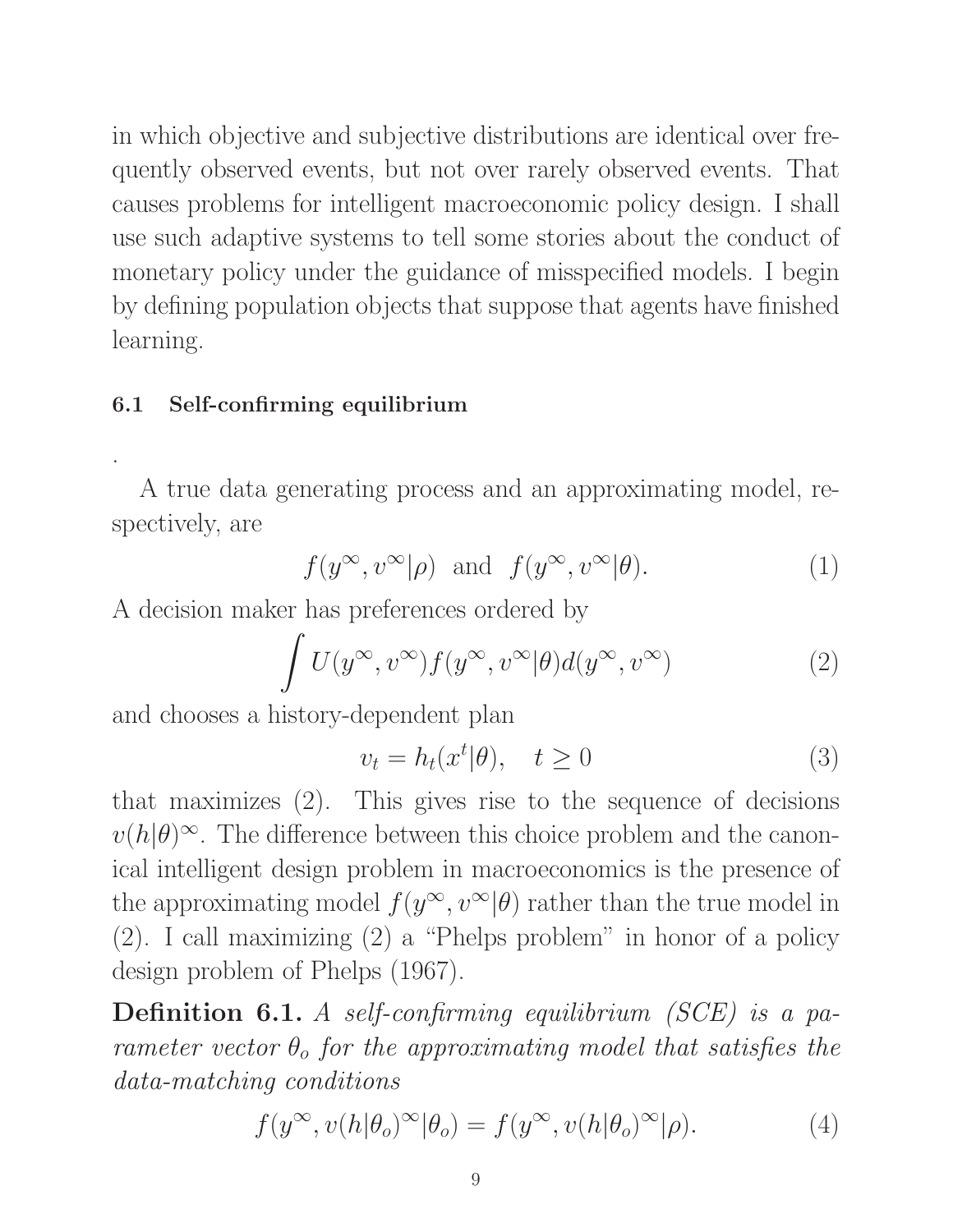An SCE builds in, first, optimization of (2) given beliefs indexed by  $\theta_o$ , and, second, a  $\theta = \theta_o$  that satisfies the data matching conditions (4). Data matching prevails for events that occur under the equilibrium policy  $v(h|\theta_o)^\infty$ , but it is possible that

$$
f(y^{\infty}, v^{\infty}|\theta_o) \neq f(y^{\infty}, v^{\infty}|\rho)
$$
 (5)

for  $v^{\infty} \neq v(h|\theta_o)^{\infty}$ . In an SCE, the approximating model is observationally equivalent with the true model for events that occur under the SCE government policy, but not necessarily under alternative government policies. The approximating model fails correctly to solve the induction problem identified by Hume, namely, it fails to draw correct generalizations from a limited set of observations.

#### 6.2 Learning converges to an SCE

An SCE is the only possible limit point of an adaptive learning process. Bray and Kreps (1987) distinguish between learning about an equilibrium and learning *within* an equilibrium. By saying *about* and not within, Bray and Kreps emphasize that the challenge is to analyze how a system of agents can come to learn an endogenous objective distribution by using adaptive algorithms that do not simply apply Bayes' law to a correct probability model. We cannot appeal to the same econometrics that lets a rational expectations econometrician learn an equilibrium because an econometrician is outside the model and his learning is a side-show that does not affect the data generating mechanism. It is different when people learning about an equilibrium are inside the model. Their learning affects decisions and alters the distribution of endogenous variables over time, making them aim at moving targets.

Suppose that an adaptive learner begins with an initial estimate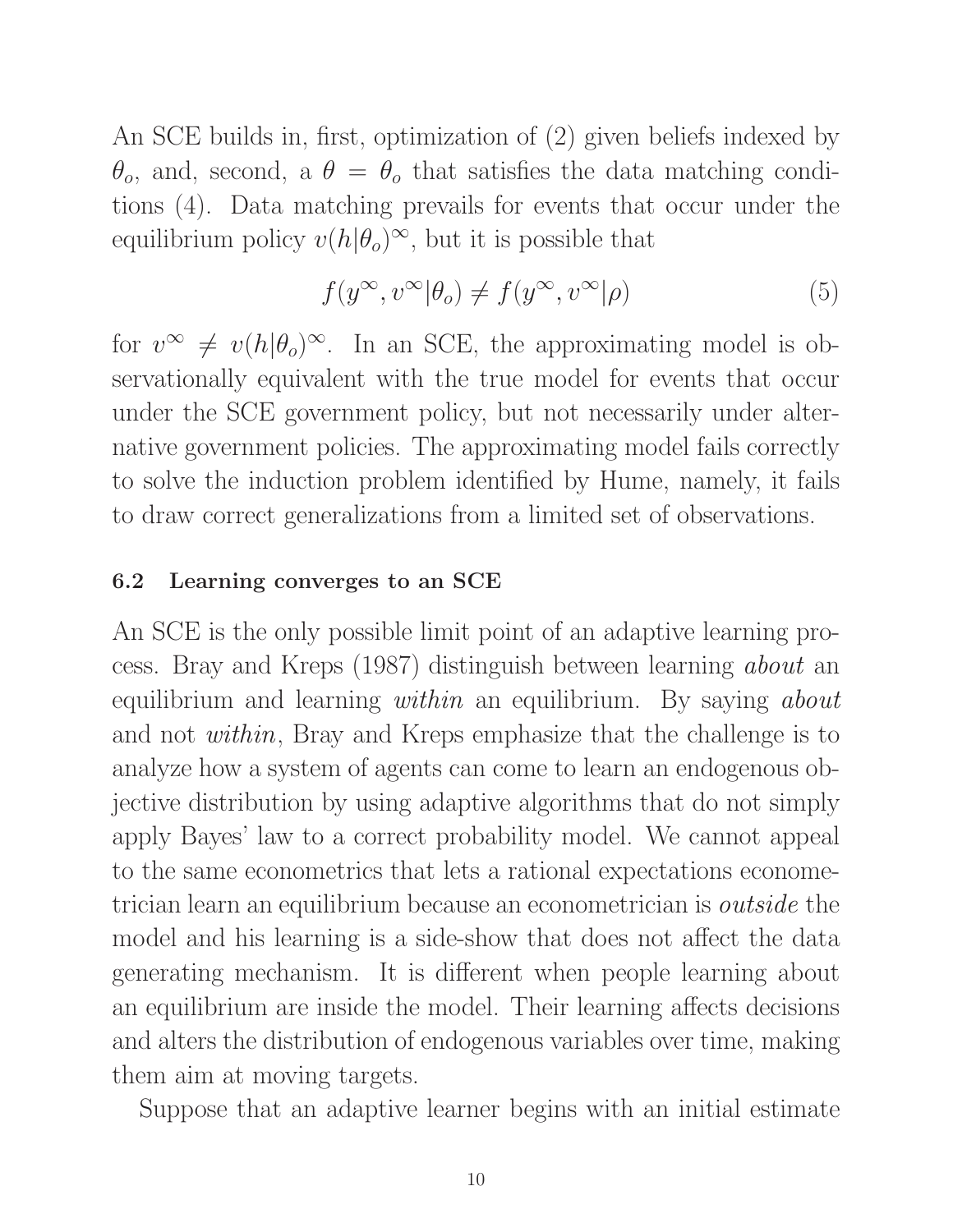$\hat{\theta}_0$  at time 0 and uses a recursive least squares learning algorithm

$$
\hat{\theta}_{t+1} - \hat{\theta}_t = e_{\theta}(\hat{\theta}_t, y^t, v^t, t). \tag{6}
$$

As in the models of learning in games of Foster and Young (2003) and Young (2004, ch. 8), we assume that decision makers mistakenly regard their time t model indexed by  $\hat{\theta}_t$  as permanent and form the sequence of decisions

$$
\hat{v}(h)_t = h_t(x^t | \hat{\theta}_t) \tag{7}
$$

where  $h_t(x^t | \theta)$  is the same function (3) that solves the original Phelps problem (2) under the model  $f(y^{\infty}, v^{\infty}|\theta)$ . The joint density of  $(y^{\infty}, v^{\infty}, \hat{\theta}^{\infty})$  becomes

$$
f(y^{\infty}, \hat{v}(h)^{\infty}, \hat{\theta}^{\infty}|\rho). \tag{8}
$$

The learning literature states restrictions on the estimator e and the densities  $f(\cdot|\theta)$  and  $f(\cdot|\rho)$  that imply that

$$
\hat{\theta}_t \to \theta_o,\tag{9}
$$

where convergence can be either almost surely or in distribution, depending on details of the estimator e in (6).

### 6.3 SCE-REE gaps and the incomplete solution of Hume's induction problem

When  $f(y^{\infty}, v^{\infty}|\rho) \neq f(y^{\infty}, v^{\infty}|\theta_o)$  for some choices of v, the most that can be hoped for is convergence to an SCE. A gap between a rational expectations equilibrium and a self-confirming equilibrium indicates that false generalizations will be drawn from the limited observations used to estimate a model, so that Hume's induction problem has not been solved. That is important for the design of macroeconomic policy.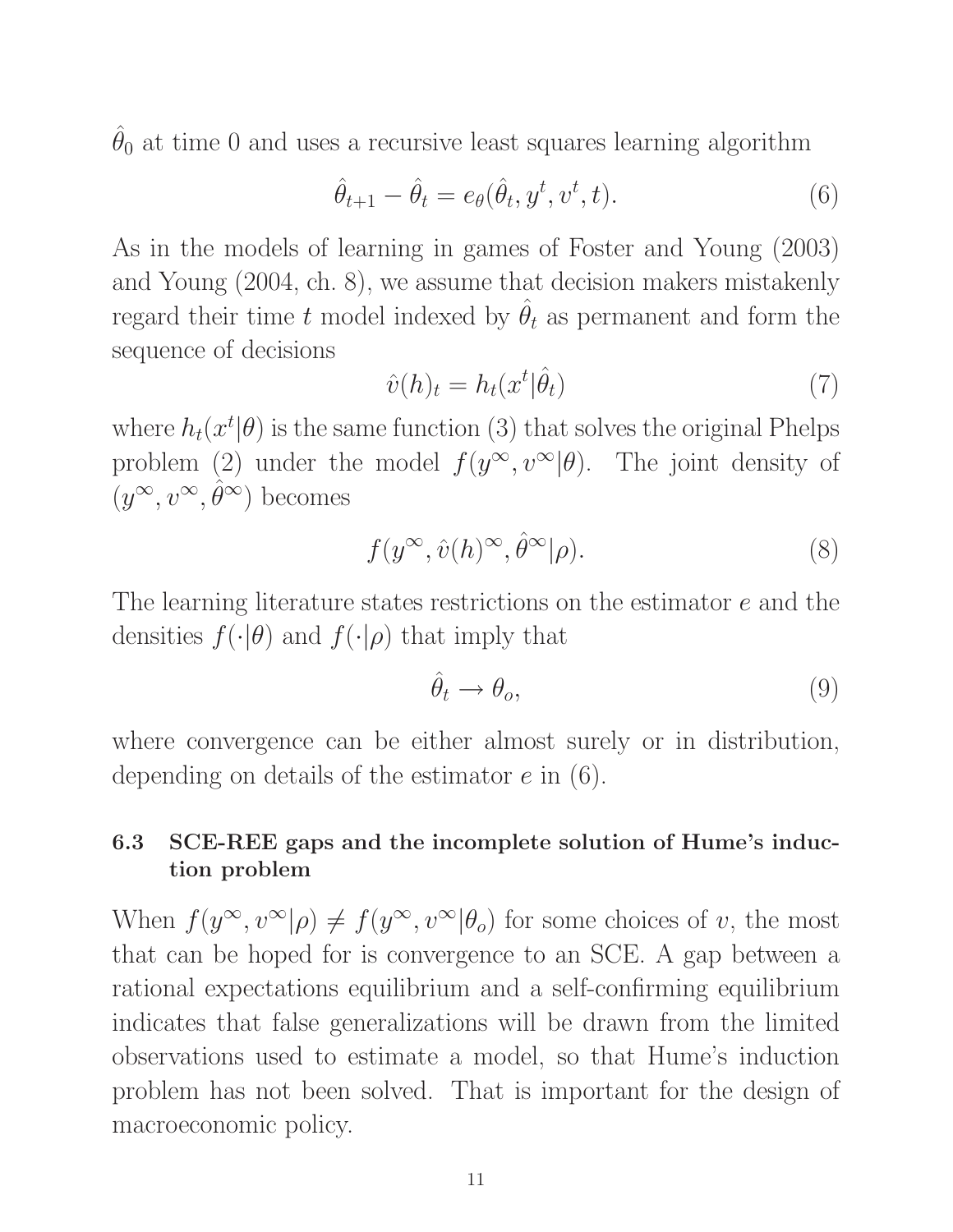Macroeconomists build models with many small agents and some large agents called governments. It doesn't matter to a small agent that his views may be incorrect views off an equilibrium path. But it can matter very much when a large agent like a government has incorrect views off an equilibrium path because in solving a Ramsey problem, a government contemplates the consequences of off-equilibrium path experiments. Wrong views about off-equilibrium path events shape government policy and the equilibrium path.

I illustrate these ideas in two ways. First, I sample some historical events that central bankers have learned from. I summarize hundreds of years of monetary theories and experiments that took us to the threshold of the 20th century experiment with fiat currency. Then I jump ahead to the 1960s and 1970s and discuss some statistical models that describe how the U.S. monetary authorities struggled to understand inflation-unemployment dynamics as they sought to meet their dual mandate of promoting high output growth and low inflation.

## 7 From commodity to token to fiat money

Monetary authorities are preoccupied with nominal anchors. Monetary authorities used to play it safe and to use redundant monetary anchors. About the time that Ricardo wrote, we had acquired the confidence to eliminate that redundancy. Then we eliminated all anchors. We have struggled to find one.

Redish (1990, 2000) and Sargent and Velde (2002) have described a 700 year process of theorizing and experimenting that transformed a European commodity money system with many nominal anchors – mint-melt price pairs (i.e., gold or silver points) for full bodied coins of all denominations – to a *one* nominal anchor system that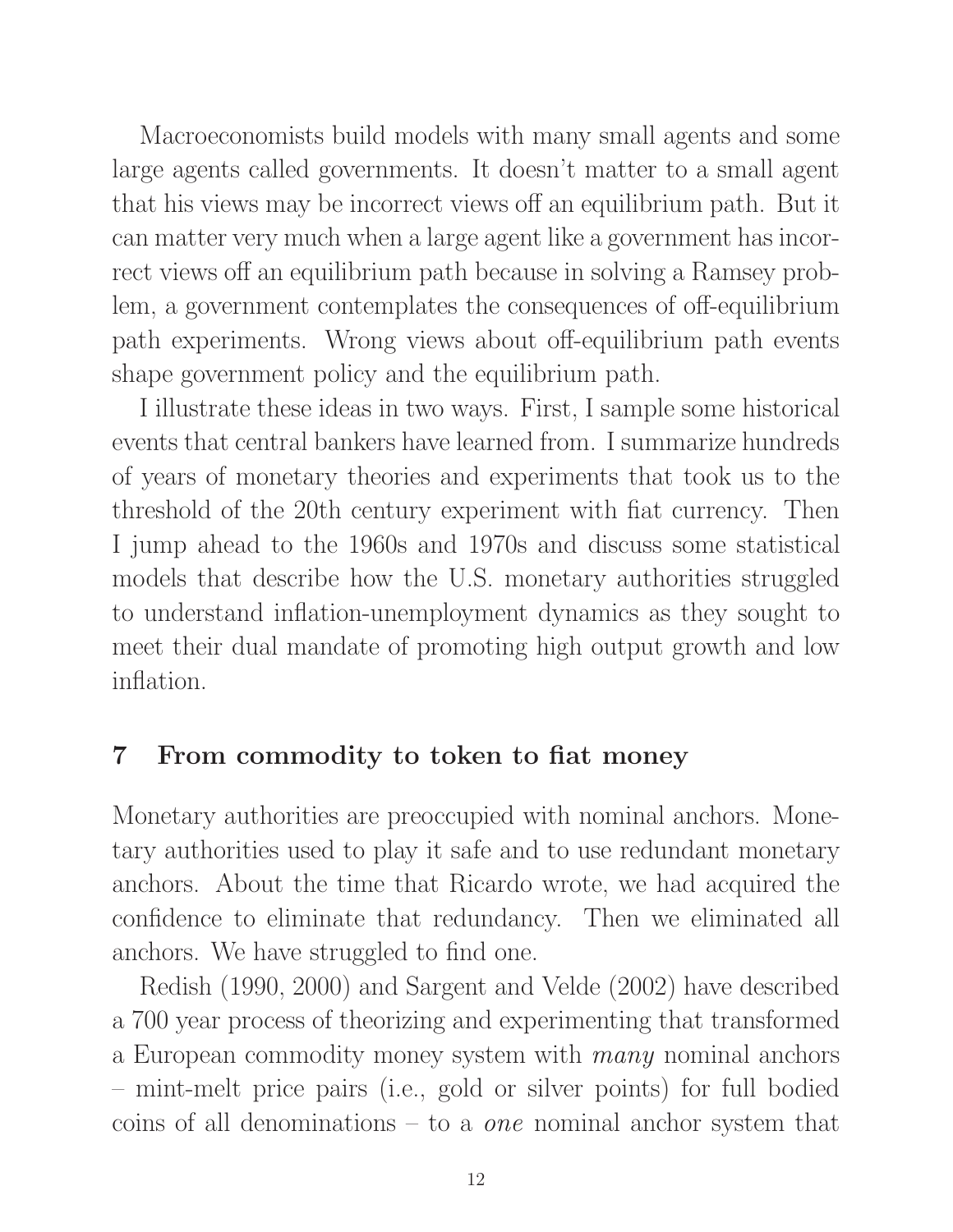retained gold points for only one standard full bodied coin and used government-issued convertible token coins and notes for other denominations. After another 100 years, governments abolished the gold points for the standard coin too, leaving the nominal anchor to be the monetary authorities' knowledge of the quantity theory of money and their good intentions. Commodity money concealed the quantity theory of money by making the price level be a low variance exogenous variable and the money supply be a low variance endogenous variable. I see a self-confirming equilibrium working here. Eventually, some atypical policy experiments generated data with sufficient variance in price levels and money supplies to reveal the quantity theory to empiricists like Sir William Petty. The quantity theory led to Ricardo's proposal and ultimately induced monetary experts like Keynes to advocate a well-managed fiat system.

# 8 A warning

Fisher (1926, p.131) warned that "Irredeemable paper money has almost invariably proved a curse to the country employing it", presumably because two obstacles obstruct the path to managing a fiat currency well: (i) political pressures to use fiat money to finance government expenditures, and (ii) temptations to exploit a Phillips curve. Learning models have been used to interpret monetary authorities' struggles to understand and avoid these obstacles. Marcet and Nicolini (2003) and Sargent et al. (2006) constructed adaptive models that focus on Friedman's obstacle (i) and feature private agents' learning. The models in those papers both select among rational equilibria and modify their outcomes enough to fit data from big inflations in Latin America. In the remainder of this paper, I focus on statistical models that feature monetary authorities' struggles with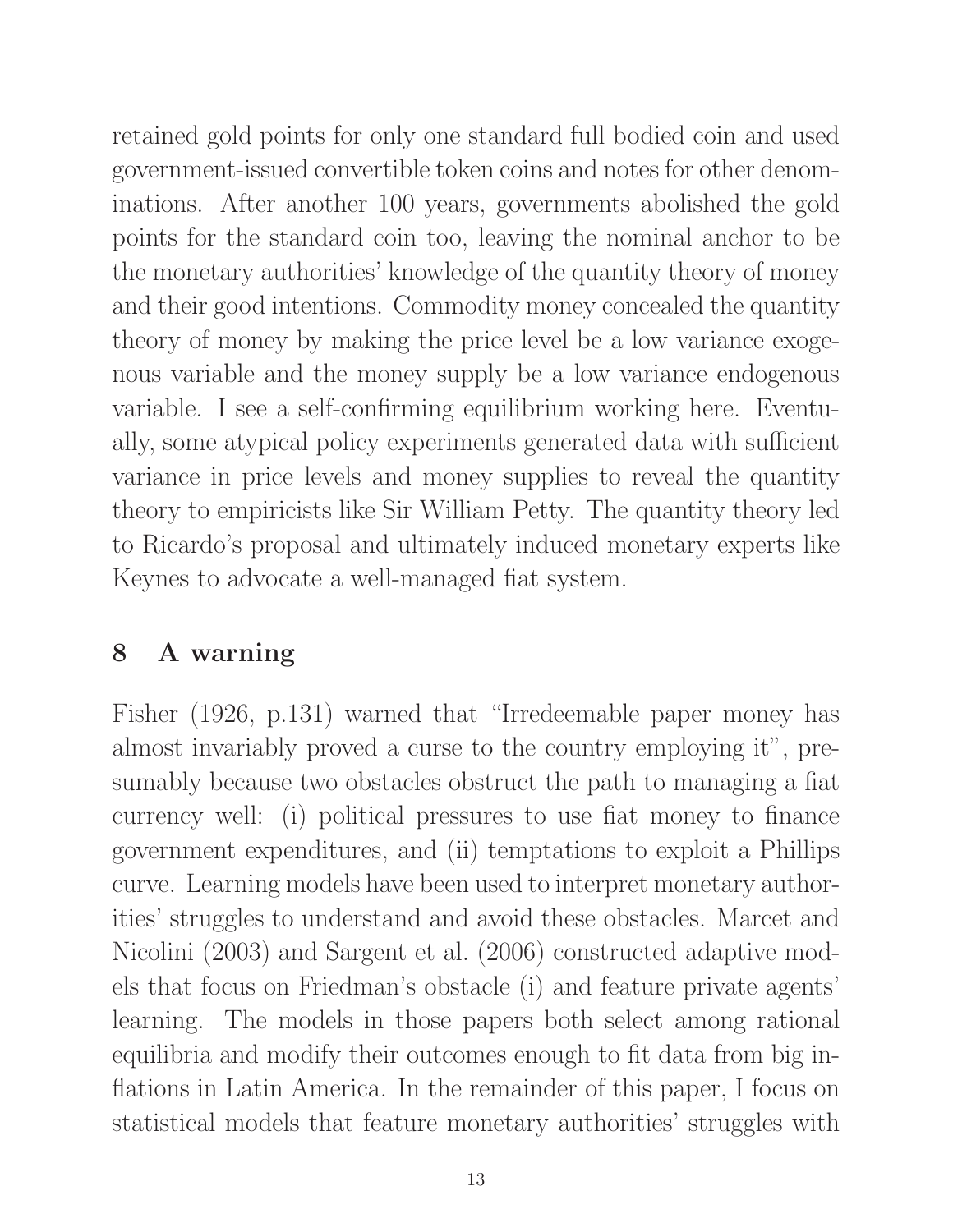obstacle (ii).

### 9 Three stories

Sargent (2008) used adaptive models to tell three stories about how the U.S. monetary authorities learned about inflation-unemployment dynamics after World War II. These stories all assume that a monetary authority can control inflation if it wants. If that is true, then why did the U.S. monetary authority allow inflation to rise in the late 1960s and 1970s, and why did it bring inflation down in the 1980s and 1990s? If we assume that its purposes did not change, and that it always disliked inflation and unemployment, then it is natural to focus on changes over time in the monetary authority's understanding of inflation-unemployment dynamics. I shall describe three stories associated with empirical models that feature learning and either temporary or permanent discrepancies between a government's model and a true data generating mechanism.

To get these stories off the ground, it is necessary to impute motives and models to the monetary authority. It is natural to impute popular contemporary models to the government. The 'revisionist history' of the U.S. Phillips curve by King and Watson (1994) provides a good source for these. King and Watson studied how econometric directions of fit (i.e., should you regress inflation on unemployment or unemployment on inflation?) affect government decisions. Hume's induction problem is at the heart of the King and Watson paper. To make contact with studies from the 1970s, King and Watson call inflation on unemployment the Keynesian direction of fit and unemployment on inflation the classical direction.<sup>4</sup> I im-

<sup>4</sup>Sargent (1999, ch. 7) described how those specification decisions can affect self-confirming equilibrium outcomes.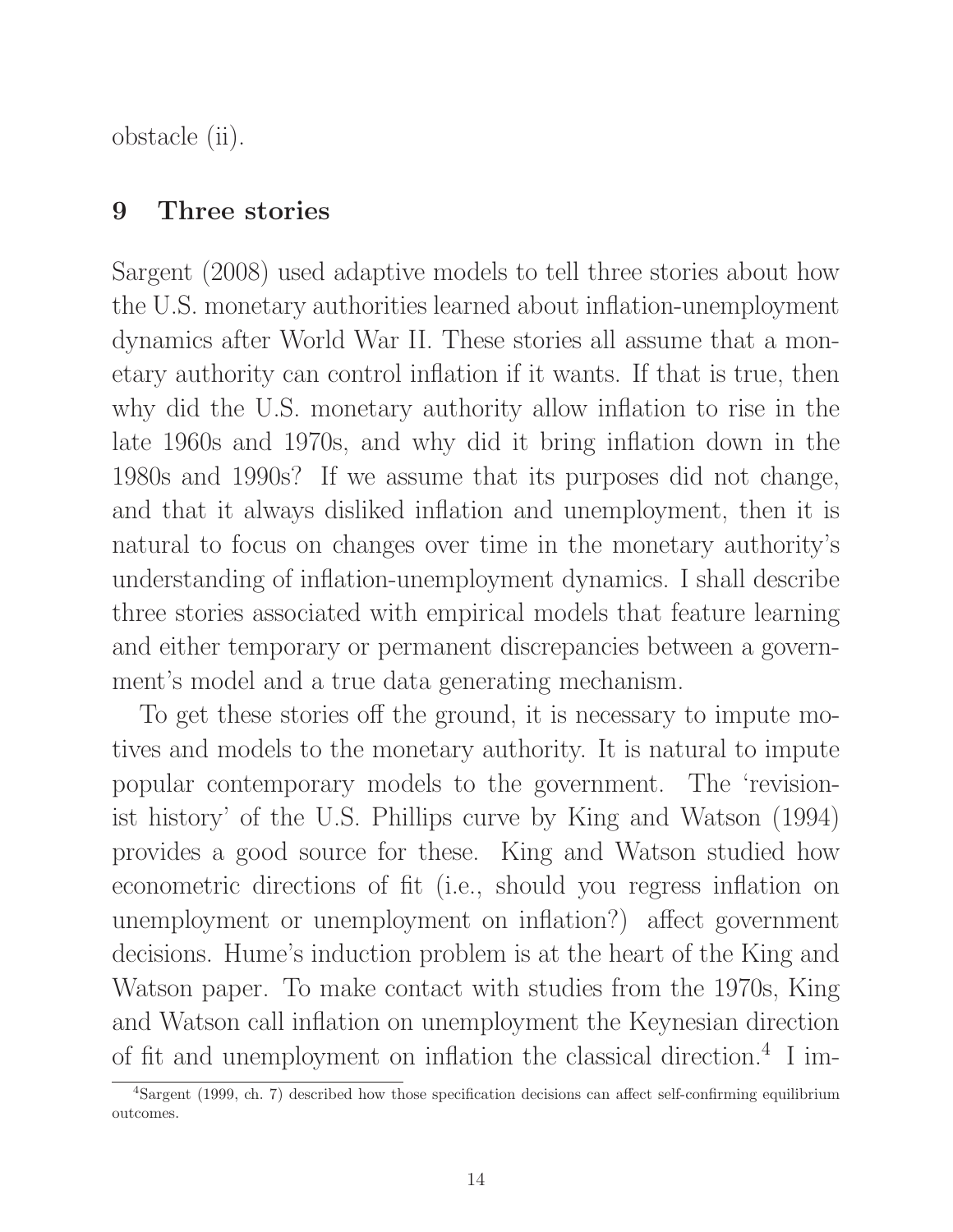pute simplified versions of more completely articulated models to the government. These simple models capture the substantially different operating characteristics that drive our stories.

The three stories are about monetary authorities that solve adaptive intelligent design problems that induce them to make decisions that are influenced by their erroneous views about the consequences of actions not taken. The stories differ in the nature of those misunderstandings.

In the first story, the monetary authority's misspecified model misses a chain of causation linking its decisions first to the private sector's expectations of inflation and then to the position of an unemployment-inflation trade-off.

In the second story, there exists a parameter vector  $\theta_{o} = \rho$  that aligns the monetary authority's model with the data generating mechanism on and off the chosen stochastic monetary policy path, but except in the limit as  $t \to \infty$ , the government's temporary misestimates  $\hat{\theta}_t$  of  $\theta_o$  induce it to misunderstand the consequences of policies that it chooses not to implement. These misestimates translate into its underestimating the natural rate of unemployment or the persistence of inflation or the inverse of a "sacrifice ratio."

In the third story, the government mixes across submodels with operating characteristics that give very different readings about the consequences of following a no-feedback low inflation policy.

## 10 Inflation targeting

Inflation-unemployment outcomes after WWII have caused many countries to adjust what they expect from monetary policy by mandating inflation targeting. That partly reflects extensive cross-country copying and partly a widespread belief that monetary authorities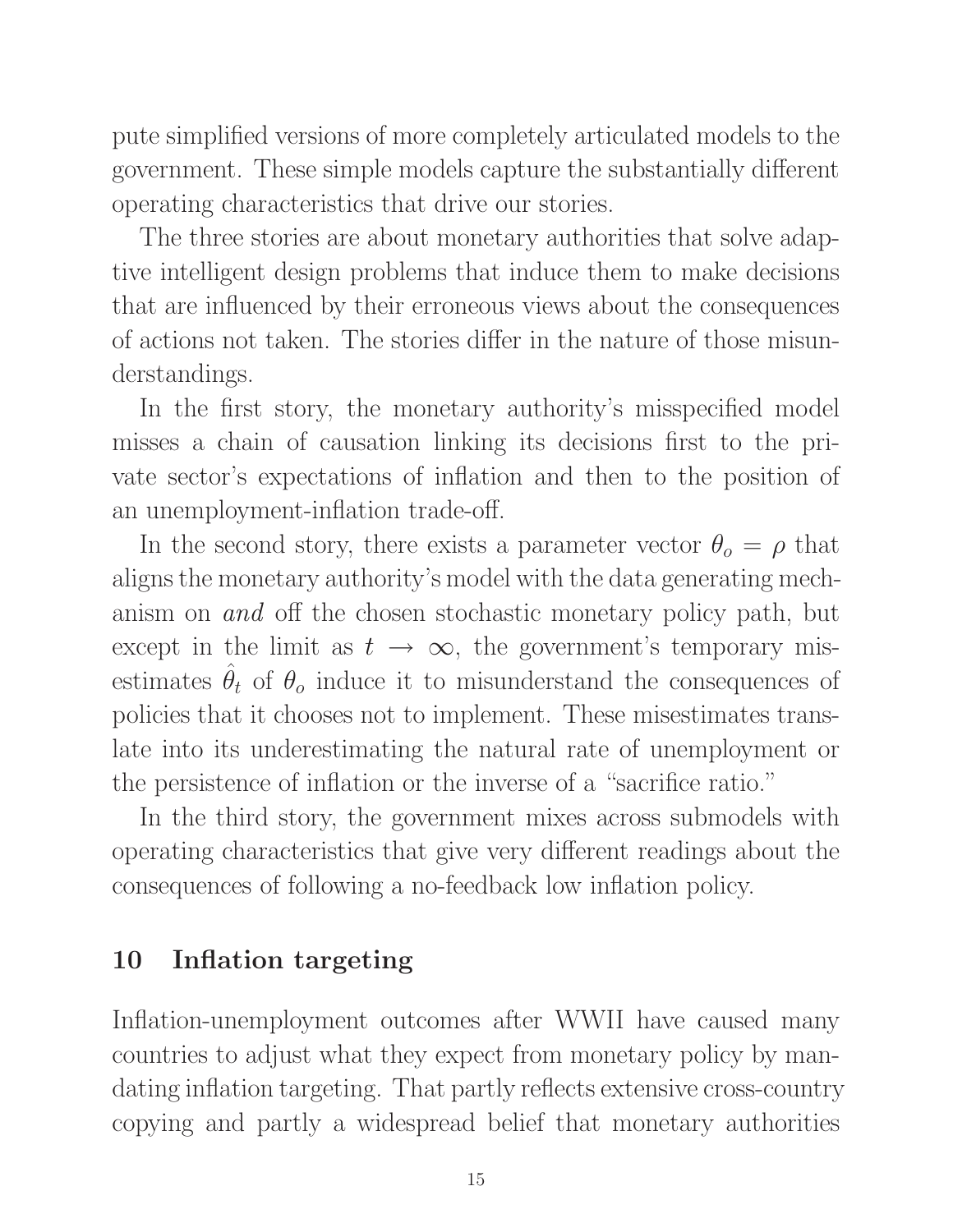don't have good enough models to do more. When we asked for more, we usually got less.

### 11 Conclusions

The above passages from Hume and Ricardo identify enduring conceptual and practical problems that continue to preoccupy macroeconomists. The difference between the secure logical foundations of deduction and the shaky foundations for induction pointed out by Hume underlies a contrast between the current situations in macroeconomic theory and quantitative methods. Within macroeconomic theory, there is little controversy about the value of using backward induction as the keystone of a theory of individual behavior that by construction gives us coherent models that are immune from the criticisms of earlier macro models made by Lucas (1976). For quantitative work in macroeconomics, there is much less agreement, and much less comfort, with the diverse calibration, estimation, model selection, and model averaging procedures that we use to grapple with Hume's problem of induction.

By stressing the possibility that learning has propelled us to a self-confirming equilibrium in which the government chooses an optimal policy based on a wrong model, the learning literature puts Hume's problem of induction front and center and challenges us about how we should think about generating the novel data sets and policies that will allow misguided governments to break out of the lack-of-experimentation traps to which self-confirming equilibria confine them.

David Ricardo arrived at his proposal to banish physical commodities from their centuries long monetary roles by paying close attention to historical data and then extending some theoretical insights of his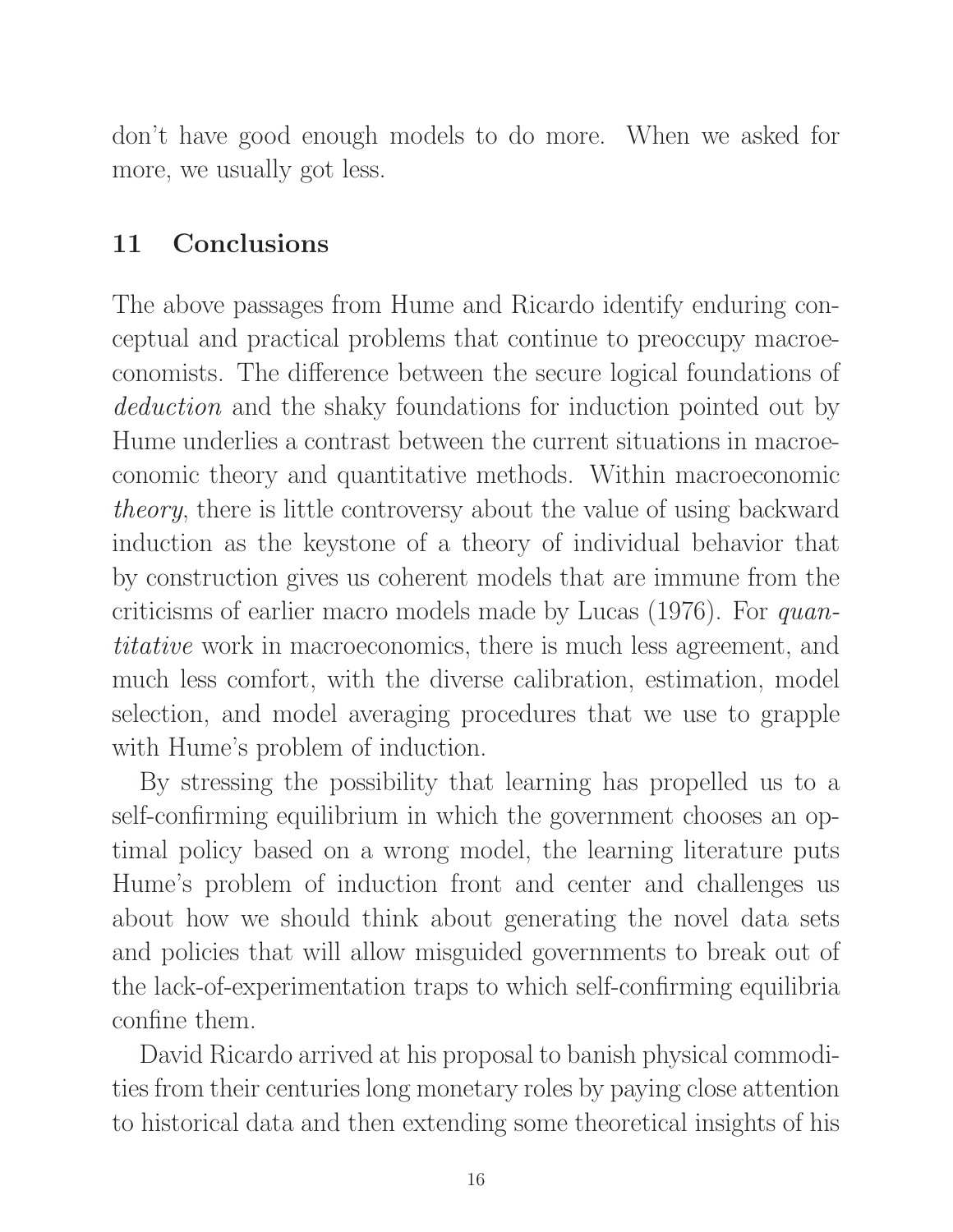predecessors. But it is wise to remember the observation of Friedman (1991, pp. 249-252) that our fiat money system is historically unprecedented and also the warning of Fisher (1926, p.131) that "Irredeemable paper money has almost invariably proved a curse to the country employing it." Nevertheless, it is easy to admire Ricardo's respect for the struggles of his predecessors and the monetary institutions that they had created, and his confidence that, armed with new models and technologies, at least in so far as money and the price level were concerned, he had solved Hume's induction problem.

# References

- Bray, Margaret M. and David M. Kreps. 1987. Rational Learning and Rational Expectations. In Arrow and the Ascent of Modern Economic Theory, edited by George R. Feiwel, 597–625. New York University Press.
- Evans, George W. and Seppo Honkapohja. 1999. Learning Dynamics. In Handbook of Macroeconomics, edited by John B. Taylor and Michael Woodford. Elsevier.
- $-$ . 2001. Learning and Expectations in Macroeconomics. Princeton University Press.
- Fisher, Irving. 1926. The Purchasing Power of Money: Its Determination and Relation to Credit, Interest and Crises. New York: Macmillan. New and revised edition, originally published in 1911.
- Foster, Dean P. and H. Peyton Young. 2003. Learning, Hypothesis Testing, and Nash Equilibrium. Games and Economic Behavior 45 (1):73–96.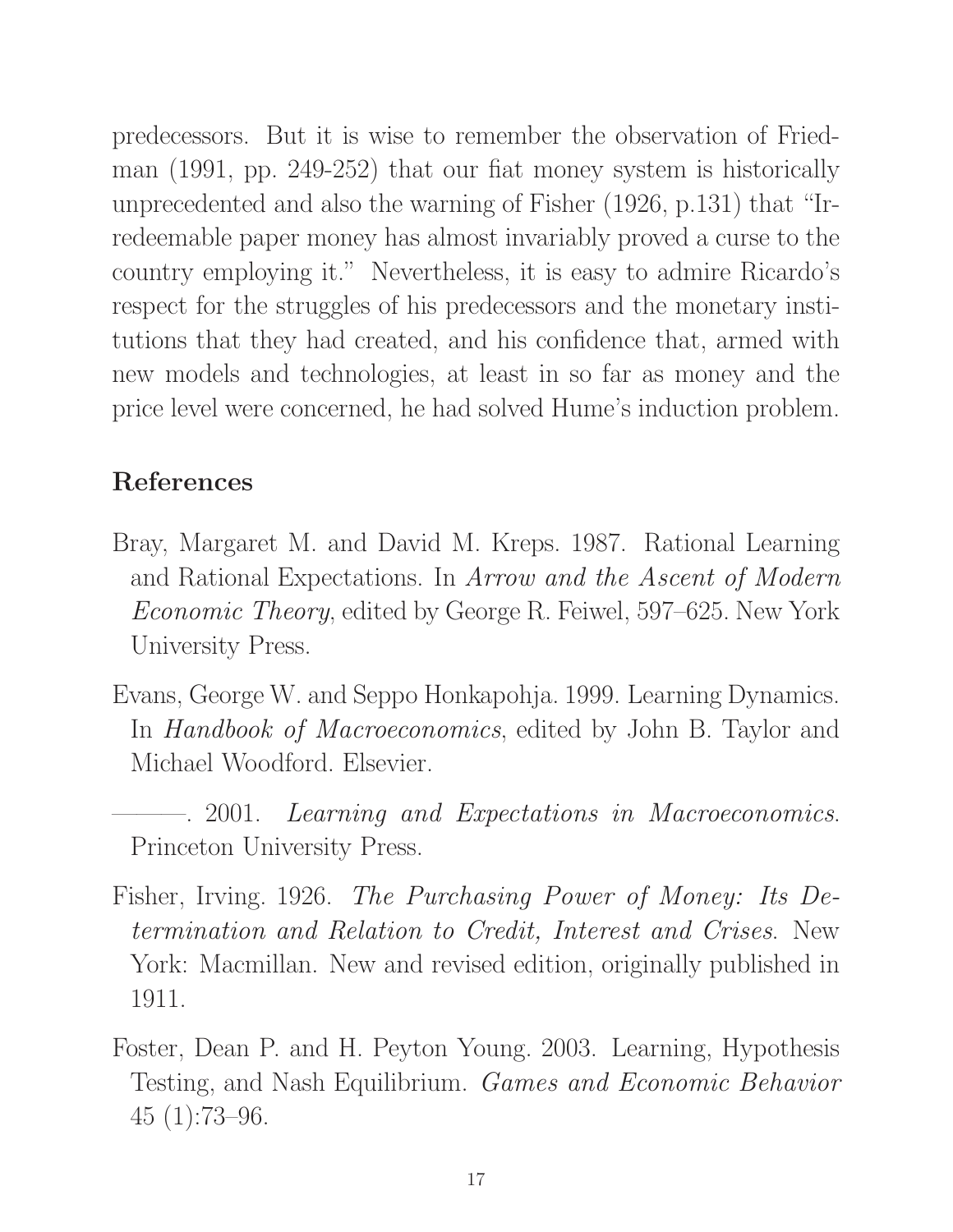- Friedman, Milton. 1991. Money Mischief: Episodes in Monetary History. New York, San Dieto, and London: Harcourt Brace Jovanovich.
- Fudenberg, Drew and David K. Levine. 1998. Learning in Games. Cambridge, MA.: M.I.T. Press.
- 2007. Self-Confirming and the Lucas Critique. Unpublished manuscript, Harvard University and Washington University.
- Hume, David. 1748. An Enquiry concerning Human Understanding. P.F. Collier & Son. Harvard Classics, Volume 37.
- -. 1985. Of the Independency of Parliament. In *Essays: Moral*, Political, and Literary. Liberty Classics. Edited and with a Forward, Notes, and Glossary by Eugene F. Miller.
- King, Robert G. and Mark W. Watson. 1994. The Post-War U.S. Phillips Curve: A Revisionist Econometric History. Carnegie-Rochester Conference Series on Public Policy 41:157–219.
- Lucas, Robert E., Jr. 1976. Econometric Policy Evaluation: A Critique. In The Phillips Curve and Labor Markets, edited by K. Brunner and A. H. Meltzer, 19–46. Amsterdam: North-Holland.
- Lucas, Robert E., Jr. and Nancy L. Stokey. 1983. Optimal Fiscal And Monetary Policy in an Economy without Capital. Journal of Monetary Economics 12 (1):55–93.
- Marcet, Albert and Juan P. Nicolini. 2003. Recurrent Hyperinflations and Learning. American Economic Review 93 (5):1476–1498.
- Marcet, Albert and Thomas J. Sargent. 1989. Convergence of Least Squares Learning Mechanisms in Self Referential Linear Stochastic Models. Journal of Economic Theory 48:337–368.